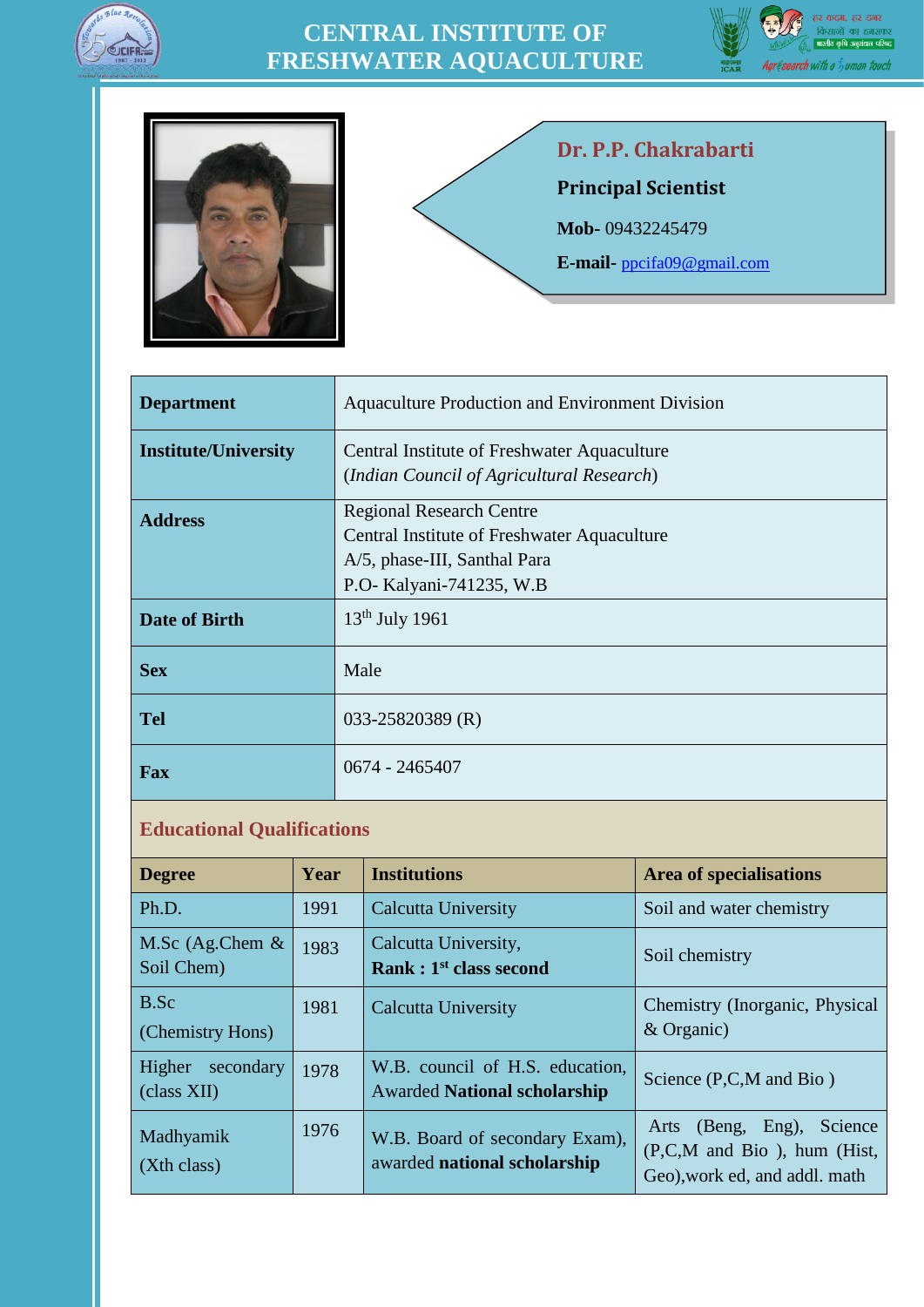



| <b>Professional Experience</b> |                                                           |                               |                                              |
|--------------------------------|-----------------------------------------------------------|-------------------------------|----------------------------------------------|
| <b>Post held</b>               | <b>Institution</b>                                        | <b>Period</b>                 | <b>Remarks</b>                               |
| <b>Principal Scientist</b>     | Regional<br>CIFA,<br>of<br>centre<br>Kolkata, West Bengal | 2008-<br>August<br>continuing | Research management,<br>Research & Extension |
| <b>Senior Scientist</b>        | Regional<br>CIFA,<br>of<br>centre<br>Kolkata, West Bengal | August 2000-<br>August 2008   | Research & Extension                         |
| Scientist<br>(senior Scale)    | CIFA, Bhubaneswar & Regional<br>centre of CIFA, Kolkata   | 1995-200                      | Research & Extension                         |
| Scientist                      | CIFA, Bhubaneswar                                         | 1991-1995                     | Research & Extension                         |
|                                |                                                           |                               |                                              |

| <b>No. of Project handled: 12</b>                                                                                                                                                                  |                              |
|----------------------------------------------------------------------------------------------------------------------------------------------------------------------------------------------------|------------------------------|
| Pond Bioenergetics, Digestive enzymes and Microflora in fish and prawn<br>under aquaculture in National Agriculture Research Project (NARP Phase II/<br>World Bank) - as Co-Investigator           | 30.09.1992 -<br>29.05.1996   |
| Aquaculture as a tool for utilisation and treatment of domestic sewage<br>funded by the National River Conservation Directorate, Ministry of<br>Environment and Forests - as Co-Investigator       | $01.02.1994 -$<br>31.03.1996 |
| Breeding and culture of some nonconventional food fishes like Anabas<br>$\bullet$<br>testudineus, Labeo calbasu, Mystus vittatus and Ompak pabda (Institute<br>based project) - as Co-Investigator | $01.04.1997 -$<br>31.03.2005 |
| Microflora and Quality of Fish cultured in sewage-fed waters with reference<br>$\bullet$<br>to shelf-life and public health (A. P. cess fund) - as Co-Principal Investigator                       | 16.01.1995 -<br>15.01.1998   |
| Mass scale seed production of Ompak & mystus sp., study on growth<br>$\bullet$<br>performance using different diets under variable physico-chemical conditions<br>as Co PI                         | $01.04.2005 -$<br>31.03.2009 |
| Study of fish biodiversity, breeding and culture of carps and some selected<br>ornamental fishes in North-eastern state of Meghalaya as Co PI                                                      | $01.04.2004 -$<br>31.03.2008 |
| Aquaculture in changing climate-A study based on perceptions of Freshwater<br>aquaculture as Co PI                                                                                                 | $01.04,2008 -$<br>31.03.2011 |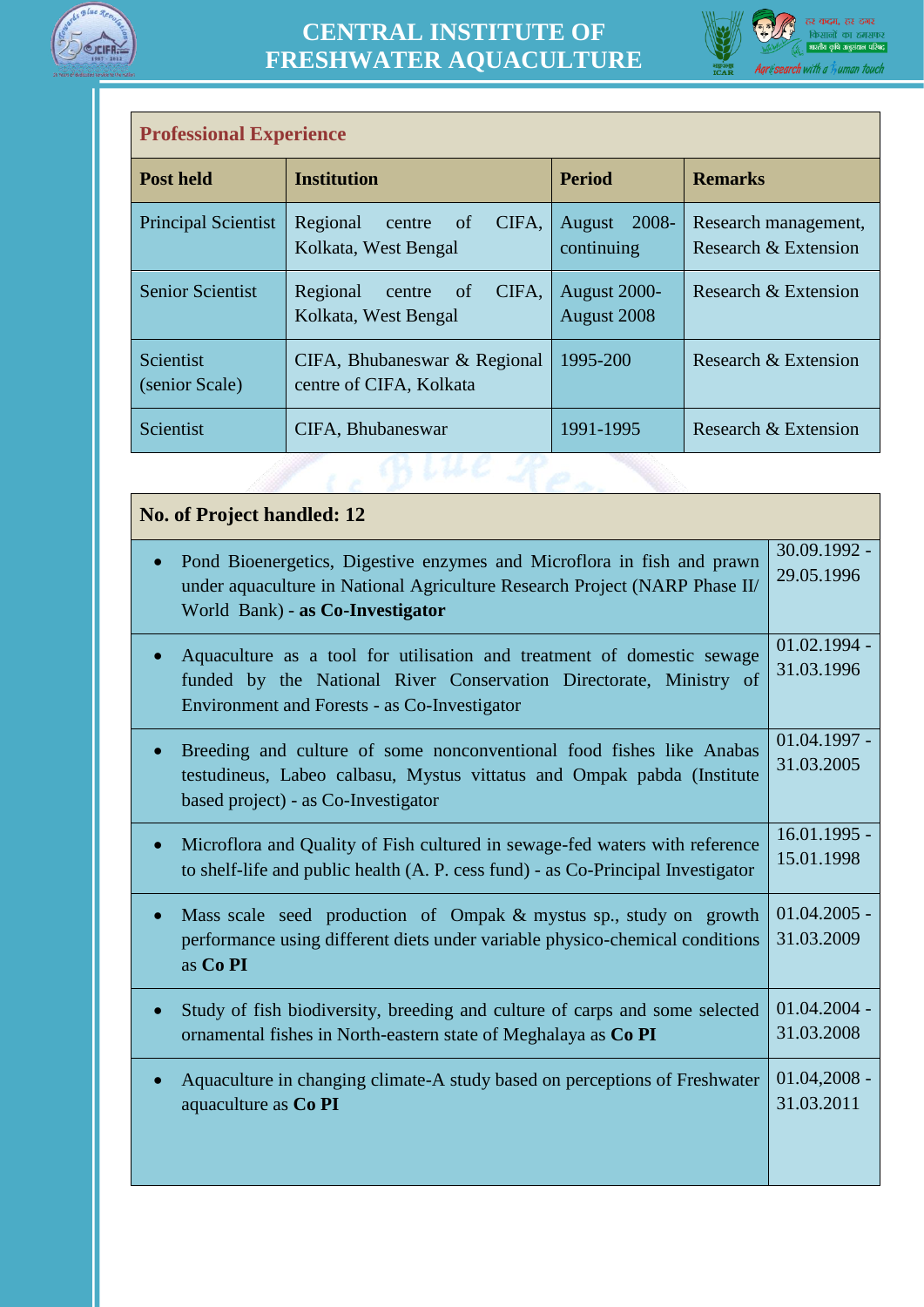



| Accumulation, magnification and removal of heavy metals in sewage-fed<br>$\bullet$<br>ecosystem as PI                                 | $26.10.1999 -$<br>25.04.2003 |
|---------------------------------------------------------------------------------------------------------------------------------------|------------------------------|
| Studies on soil resource for assessing pond productivity in contrasting agro-<br>$\bullet$<br>ecological regions of West Bengal as PI | $01.05.2001 -$<br>30 04 2004 |
| Aquaculture development in North Eastern Hill Region 2000-2008 as PI                                                                  | $01.05.2003 -$<br>30.04.2008 |
| Grow out culture of <i>Ompok pabda</i> and breeding of <i>Ompok bimaculatus</i> as<br>PI                                              | $01.04.2009 -$<br>31.03.2012 |
| Development of Livelihood Through Freshwater Aquaculture of North-<br>eastern states as Co-PI                                         | $01.04.2009 -$<br>31.03.2012 |
| Characterization and utilization of wastes of wastes in Aquaculture as P.I.                                                           | $01.04.2011 -$<br>31.03.2013 |
| Performance of few high value regionally preferred SIFS in agri- horti-<br>$\bullet$<br>livestocks integrated culture system as P.I   | $01.04.2012 -$<br>31.03.2015 |

**Brief and salient research achievements** from different research programme project wise of last 10 years for development of livelihood of Farmers through aquaculture are as follows:

| <b>Studies on soil</b><br>resource for assessing<br>pond productivity in<br>two contrasting agro-<br>ecological regions of<br><b>West Bengal</b> | Pond sediment and water resources 394 sites of all sub-division level in<br>two agro-ecological region (AER) namely hot dry sub-humid red and<br>lateritic soils of Bankura and Purulia districts, hot moist sub-humid<br>alluvial soils of Nadia and Hoogly districts were studied for fish<br>culture.64 thematic maps also prepared in four districts of few soil<br>sediment, water attributes, primary productivity and fertilliser &<br>mannuring schedule. Fish growth experiments in selected sites of four<br>districts in comparison to control were also successfully studied from<br>the prepared nutrient management maps. |
|--------------------------------------------------------------------------------------------------------------------------------------------------|-----------------------------------------------------------------------------------------------------------------------------------------------------------------------------------------------------------------------------------------------------------------------------------------------------------------------------------------------------------------------------------------------------------------------------------------------------------------------------------------------------------------------------------------------------------------------------------------------------------------------------------------|
| <b>Breeding and culture</b>                                                                                                                      | Ompak pabda, a highly priced food fish was possible to breed first time                                                                                                                                                                                                                                                                                                                                                                                                                                                                                                                                                                 |
| of some non-                                                                                                                                     | in captivity. Simulation of natural environmental physico-chemical                                                                                                                                                                                                                                                                                                                                                                                                                                                                                                                                                                      |
| conventional food                                                                                                                                | attributes was done in ponds. Soil and pond water quality was possible                                                                                                                                                                                                                                                                                                                                                                                                                                                                                                                                                                  |
| <b>fishes like Anabas</b>                                                                                                                        | to standardised for breeding, rearing, and culture. Importance of                                                                                                                                                                                                                                                                                                                                                                                                                                                                                                                                                                       |
| testudineus, Mystus                                                                                                                              | alkalinity as a critical input for pabda breeding and providing shed by                                                                                                                                                                                                                                                                                                                                                                                                                                                                                                                                                                 |
| vittatus, Ompak pabda                                                                                                                            | semi submerged weed & organic sediment are critical for their rearing                                                                                                                                                                                                                                                                                                                                                                                                                                                                                                                                                                   |
| and Macrobrachium                                                                                                                                | and culture were assessed. Among research highlights eco-physiological                                                                                                                                                                                                                                                                                                                                                                                                                                                                                                                                                                  |
| rosenbergii (culture                                                                                                                             | manipulation in indoor and outdoor facilities for induced spawning of                                                                                                                                                                                                                                                                                                                                                                                                                                                                                                                                                                   |
| only)                                                                                                                                            | <i>Ompak pabda</i> , pond environment management for brood raising and                                                                                                                                                                                                                                                                                                                                                                                                                                                                                                                                                                  |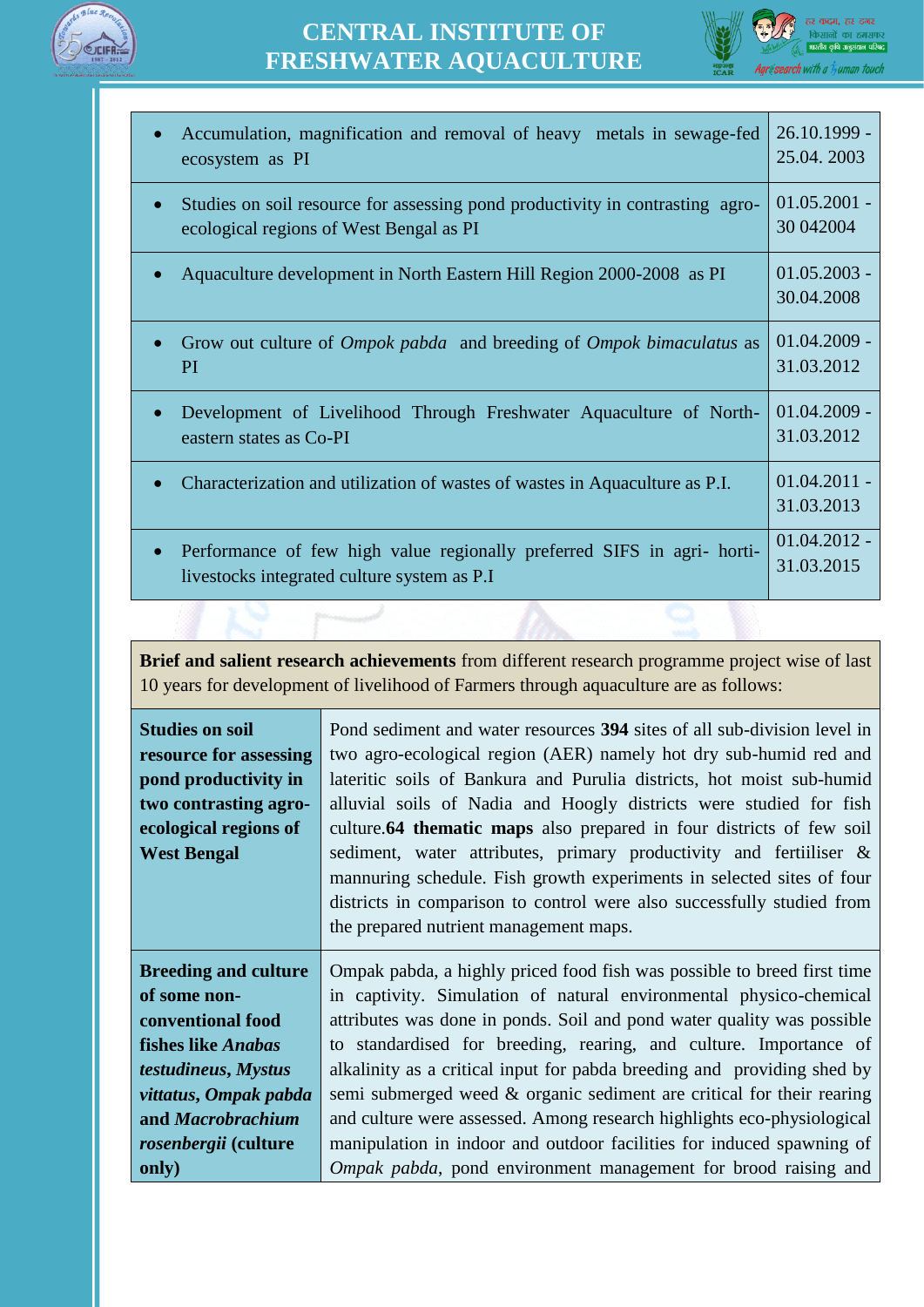



|                                                                                                                       | rearing of <i>Ompak pabda</i> for large scale breeding and aquatic<br>environment management and monitoring for seed rearing of Pabda are<br>few to be mentioned.                                                                                                                                                                                                                           |
|-----------------------------------------------------------------------------------------------------------------------|---------------------------------------------------------------------------------------------------------------------------------------------------------------------------------------------------------------------------------------------------------------------------------------------------------------------------------------------------------------------------------------------|
| Accumulation,<br>magnification $\&$<br>removal of heavy<br>metals in sewage fed                                       | 1. Nutrient load & heavy metal deposition in Kolkata sewage fed<br>bheries near inlet & throughout 36 Esq. Stretches of outlet of<br>sewage effluents in different seasons for fish culture were<br>assessed.                                                                                                                                                                               |
| eco-system                                                                                                            | 2. Efficacy of different macrophytes and molluscs for removal heavy<br>metals from the system in laboratory and field conditions were<br>studied.                                                                                                                                                                                                                                           |
|                                                                                                                       | 3. Interaction of heavy metals and nutrients in sewage effluents with<br>sediments were studied. Fish cultured in sewage system contain<br>high levels of the latter, especially in the liver and kidney portions.<br>However, the concentrations of the heavy metals have been found<br>to be very low in the muscles which is well within the permissible<br>limits as prescribed by WHO. |
|                                                                                                                       | Fish depurated in fresh water after removal from the sewage-fed<br>bheries have been found to release large amounts of the heavy<br>metals, particularly from the liver and kidney portions.                                                                                                                                                                                                |
|                                                                                                                       | 4. Characterisation of organic fractions of bottom sediment: Bottom<br>sediments in the raw sewage canal as well as the bheries are<br>polyprotic in nature which suggests that the humification is higher.<br>As a result of humification, aromatic properties in the soil<br>sediments is higher rather aliphatic moiety.                                                                 |
| <b>Aquaculture</b><br>development in<br><b>North Eastern region</b><br>of India from 2000<br>under NEH<br>development | Work as nodal officer for development of community aquaculture in<br>those area. Organised few regional consultative workshop for<br>development of livelihood of tribal farmers engaged in aquaculture in<br>eight states North eastern India and formed a net work of aquaculture<br>professionals.                                                                                       |
| programme of ICAR                                                                                                     | <b>Integrated Fish culture</b>                                                                                                                                                                                                                                                                                                                                                              |
|                                                                                                                       | Modified technology in nutrient rescheduling in pond soil sediment ant<br>water parameters in acidic north eastern Hilly States for Integrated Fish<br>culture resulted increase in production in following States.                                                                                                                                                                         |
|                                                                                                                       | <b>Arunachal Pradesh</b>                                                                                                                                                                                                                                                                                                                                                                    |
|                                                                                                                       | • Pilot scale experimentation on Pig-cum fish culture were conducted<br>in 32 locations covering all 16 districts. Fish production achieved<br>3000 kg to 3500 kg/ha/yr in comparison to earlier average 800<br>kg/ha/yr                                                                                                                                                                    |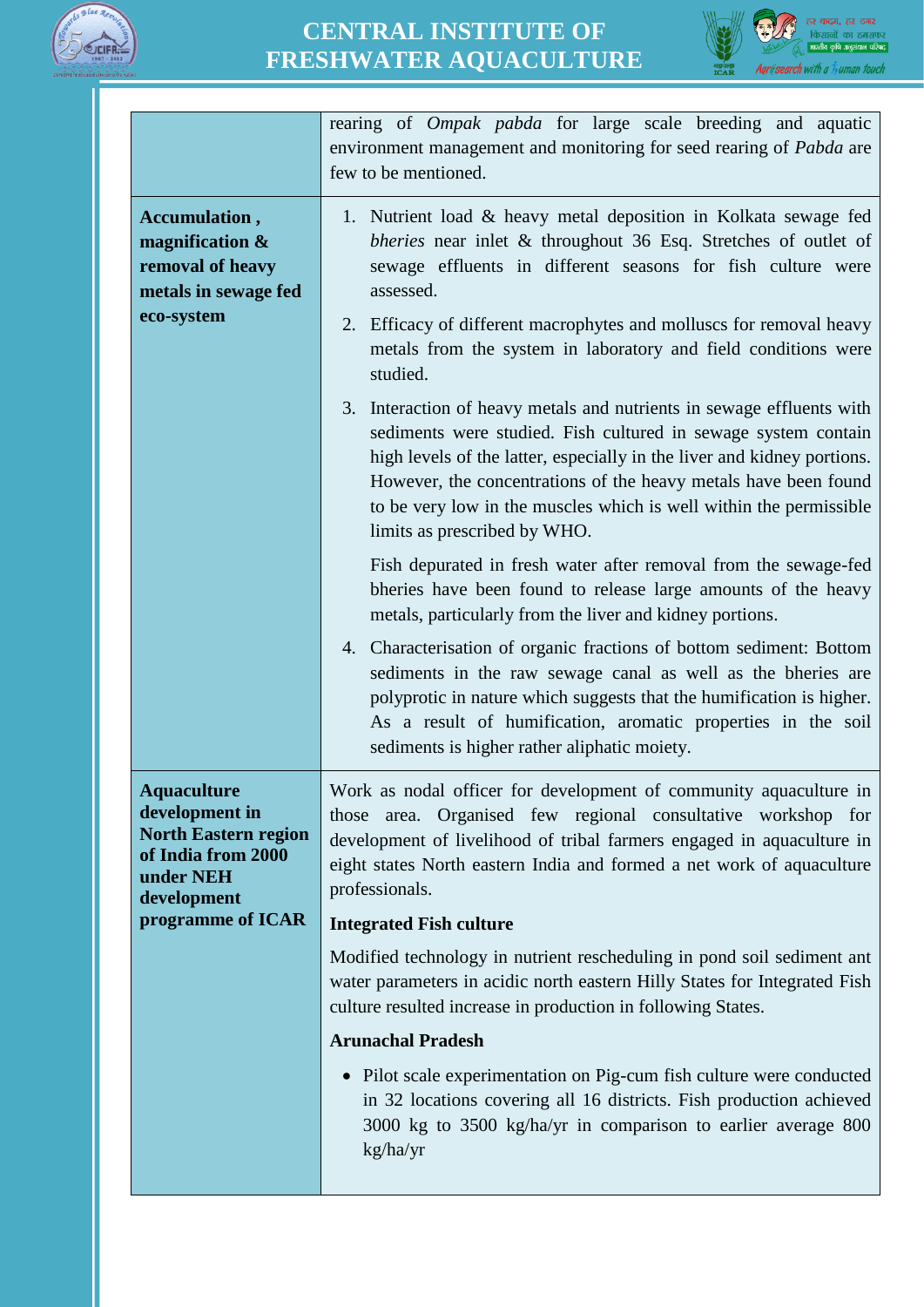



|                                                                                        | Meghalaya                                                                                                                                                                                                                                                              |
|----------------------------------------------------------------------------------------|------------------------------------------------------------------------------------------------------------------------------------------------------------------------------------------------------------------------------------------------------------------------|
|                                                                                        | • Pig-cum fish culture through nutrient management were conducted<br>in16 locations covering all 7 districts Fish production achieved<br>2100 kg to 8400 kg/ha/yr in comparison to earlier average 1000<br>kg/ha/yr and gain of weight of pig ranged from 75-100kg/yr. |
|                                                                                        | <b>Nagaland</b>                                                                                                                                                                                                                                                        |
|                                                                                        | • Pig-cum fish culture demonstrations were conducted in 4 locations<br>covering 1 district. Fish production achieved 2900 kg to 3200<br>kg/ha/yr in comparison to earlier average 800 kg/ha/yr.                                                                        |
| Development of                                                                         | Meghalaya                                                                                                                                                                                                                                                              |
| region specific input<br>balance practice for<br>composite fish<br>culture in selected | • Pilot scale composite fish culture demonstrations using specific<br>nutrient balance were conducted in 40 ponds covering all the 7<br>districts                                                                                                                      |
| <b>NEH</b> states using<br>modified technology                                         | · Fish production of CIFA demonstration over State FFDA<br>production has increased from 1000kg/ha/yr to 4500kg/ha/yr                                                                                                                                                  |
| of nutrient                                                                            | <b>Arunachal Pradesh</b>                                                                                                                                                                                                                                               |
| management in these<br>acidic pond<br>environment                                      | • Pilot scale composite fish culture demonstrations using specific<br>nutrient balance were conducted in 22 ponds covering 2 districts                                                                                                                                 |
|                                                                                        | · Fish production of CIFA demonstration over State FFDA<br>production has increased from 800kg/ha/yr to 4000kg/ha/yr.                                                                                                                                                  |
|                                                                                        | <b>Tripura</b>                                                                                                                                                                                                                                                         |
|                                                                                        | • Composite fish culture demonstration were conducted in 2 locations                                                                                                                                                                                                   |
|                                                                                        | · Fish production of CIFA demonstration over State FFDA<br>production has increased from 2000kg/ha/yr to 4500kg/ha                                                                                                                                                     |

**HRD activities for development of skilled manpower in aquaculture in different States of West Bengal and North-eastern hilly regions as per Institute mandate: More than 2000**

| <b>Methodology/Proces</b><br>s developed from | 1. Mapping of pond soil and water resources for aquaculture system in<br>two varied agro ecological regions of West Bengal |
|-----------------------------------------------|----------------------------------------------------------------------------------------------------------------------------|
| different projects                            | mapping of fertilization, manuring schedule, primary<br>2. GIS<br>productivity in the above system                         |
|                                               | 3. Pilot scale demonstration of fish production using maps of fertilizer<br>and manuring schedule                          |
|                                               | 4. Developing a data base for soil and water resources in two                                                              |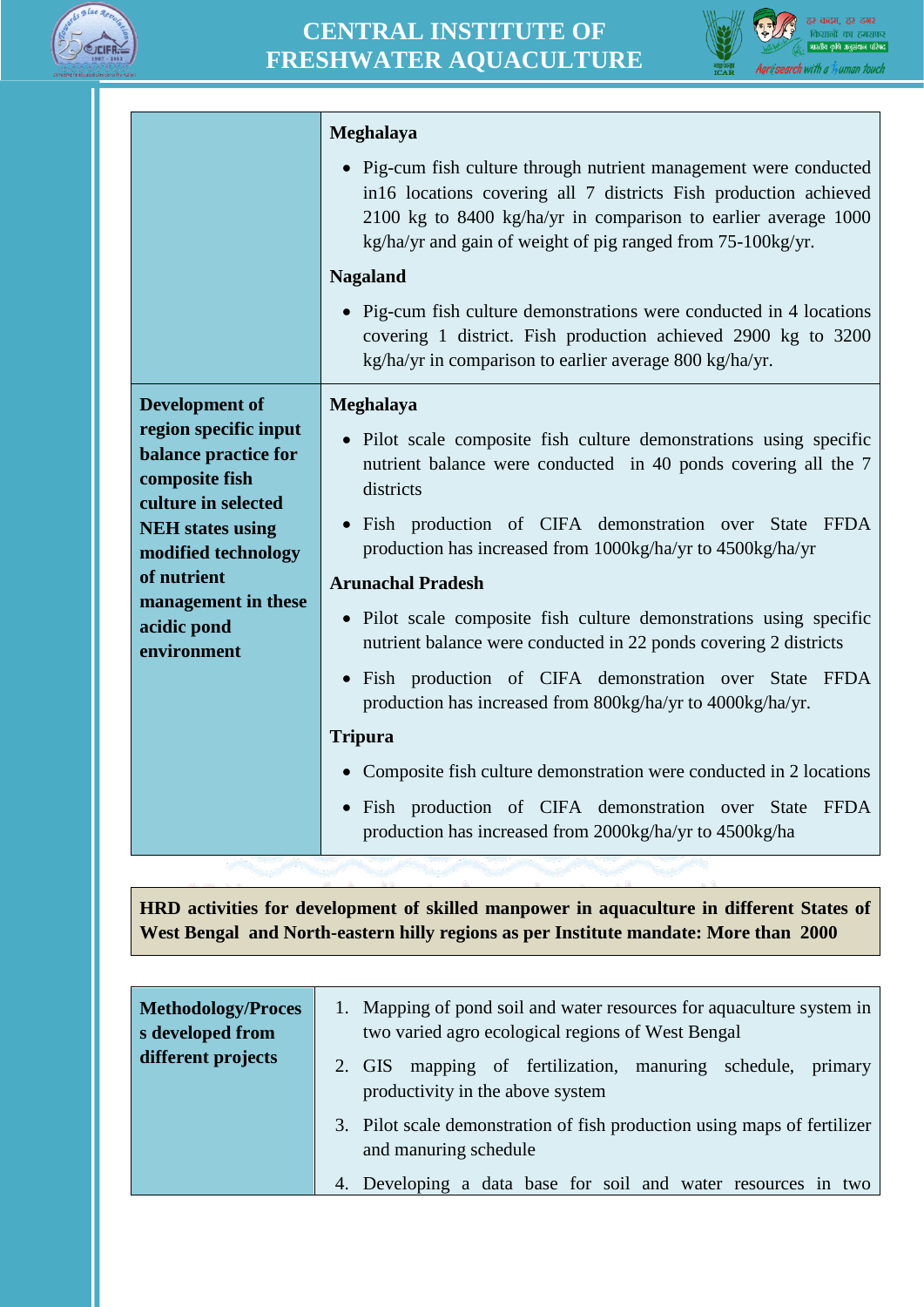



|                       | contrasting agro ecological regions (four districts) of West Bengal.                                                                                                                                                                                                                                    |
|-----------------------|---------------------------------------------------------------------------------------------------------------------------------------------------------------------------------------------------------------------------------------------------------------------------------------------------------|
|                       | 5. Development of region specific input balance practice for<br>freshwater composite carp culture in selected NEH regions                                                                                                                                                                               |
|                       | 6. A modified methodology for NEH region with regard to pig-fish<br>integration over traditional system                                                                                                                                                                                                 |
|                       | 7. Developing a data base of changes of physico-chemical properties<br>in Kolkata sewage fed <i>bheries</i> near inlet & throughout 36 sq.km.<br>streches of outlet of sewage effluents in different seasons for fish<br>culture and characterization of organic fractions of sewage canal<br>sediments |
|                       | 8. Evaluation of tolerance limit of heavy metals (Pb,Cr,Cd) in<br>different fish species.                                                                                                                                                                                                               |
|                       | 9. Establishment of biological efficacy of different macrophytes and<br>molluscs for removal heavy metals (Pb,Cr,Cd) from the system in<br>laboratory and field conditions                                                                                                                              |
|                       | 10. Developing a process of accumulation and magnification of few<br>heavy metals (Pb,Cr,Cd) in water, sediment in raw sewage canal<br>and bheri and in different parts of fish in sewage fed system at<br>Kolkata for safe consumption of fishes                                                       |
|                       | 11. Characterisation organic fractions of sewage sediment from outlet<br>to disposal to river of in kolkata sewage system                                                                                                                                                                               |
|                       | 12. Pond environment management for brood raising and rearing of<br>Ompak pabda for large scale breeding                                                                                                                                                                                                |
|                       | 13. Eco-physiological manipulation in indoor and outdoor facilities for<br>induced spawning of <i>Ompak pabda</i> .                                                                                                                                                                                     |
|                       | 14. Aquatic environment management and monitoring for seed rearing<br>of Pabda                                                                                                                                                                                                                          |
| <b>Research areas</b> | Nutrient management in fish culture.                                                                                                                                                                                                                                                                    |
|                       | Culture aspects of small indigenous high value freshwater fish<br>$\bullet$<br>species.                                                                                                                                                                                                                 |
|                       | Integrated fishery with high value agri-horticultural crops and<br>$\bullet$<br>livestock.                                                                                                                                                                                                              |
|                       | <b>Wastewater fisheries.</b>                                                                                                                                                                                                                                                                            |
|                       | Chemistry of pond, soil & water.                                                                                                                                                                                                                                                                        |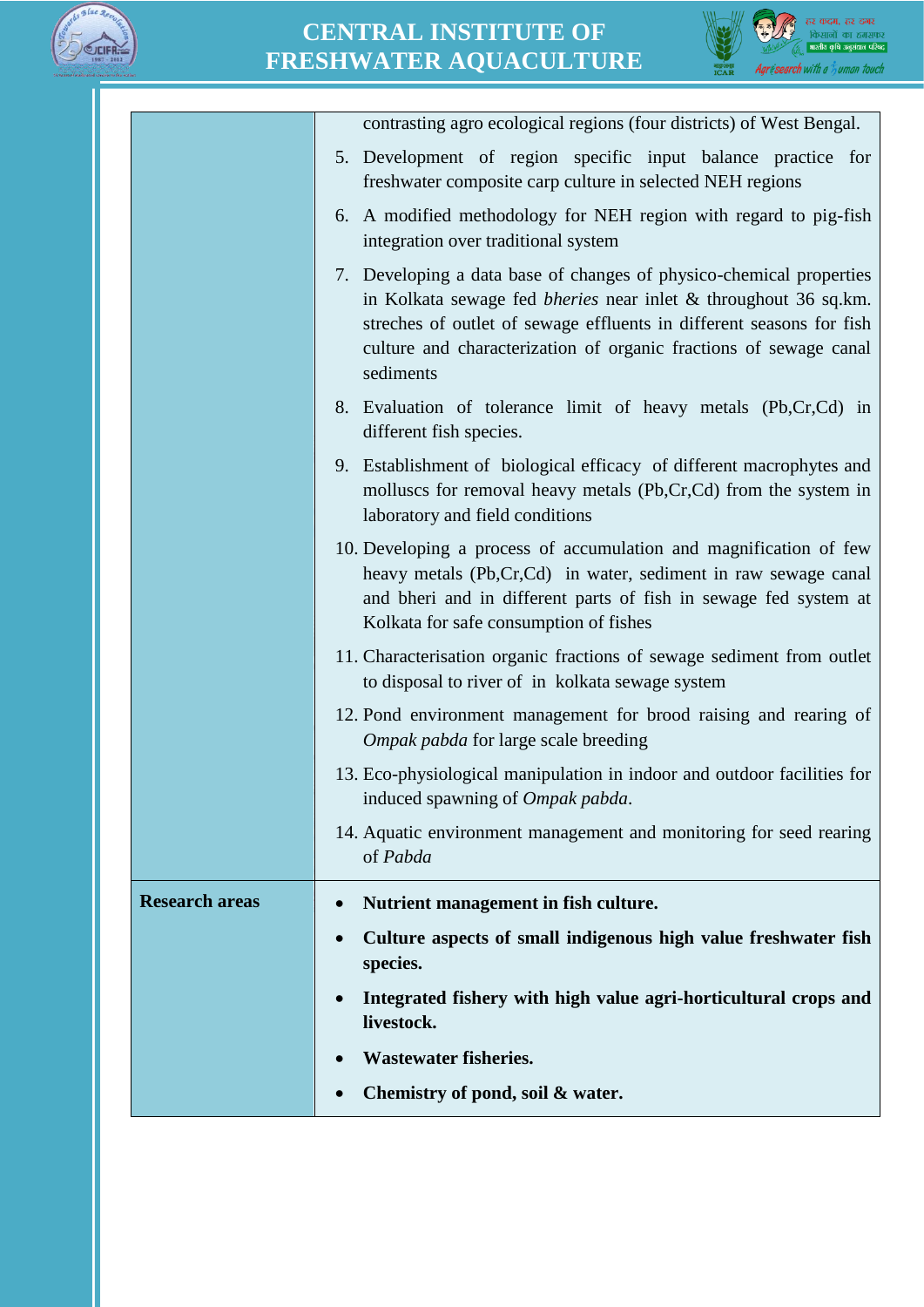



| <b>National Awards</b>     | Received the prestigious ICAR award for Team Research along<br>with four other scientists of CIFE and CIFA under leadership of Dr.<br>S. Ayyappan from Hon'ble Minister for Agriculture, Shri Nitish<br>Kumar in 2000, Vigyan Bhawan, New Delhi.<br>Received Young Scientist Associate award from Bioved Research<br>$\bullet$<br>foundation award in 2010 from Allahabad University for<br>contribution to NEH states.<br>Received Smt. Juthika memorial award in 2010 from Bengal<br>Association of Science, Jadavpur University. for contribution to R<br>&D. |
|----------------------------|------------------------------------------------------------------------------------------------------------------------------------------------------------------------------------------------------------------------------------------------------------------------------------------------------------------------------------------------------------------------------------------------------------------------------------------------------------------------------------------------------------------------------------------------------------------|
| <b>Institutional award</b> | Received Institutional (National) award for contribution and unique<br>support to the cause of consolidating the institute- building and $R \&$<br>D activities during 2005-06, 2006-2007 and 2008-09                                                                                                                                                                                                                                                                                                                                                            |
| <b>Publications</b>        | Mandal, R. N., Adhikari, S., Pani, K. C., Chakraborty, P. P. and<br>Sarangi, N., 2010. Role of aquatic macrophytes for removal of<br>nutrients from fish culture ponds, Environment and Ecology, 28<br>$(1): 164-167.$<br>Chakrabarti,<br><b>P.P.</b><br>Chakrabarti,.<br>N.M.<br>and                                                                                                                                                                                                                                                                            |
|                            | S.C.Mondal.2009.Breeding and seed production of butter catfish,<br>Ompok pabda (siluridae) at Kalyani centre of CIFA, India.<br>Aquaculture Asia, 14 (1), pp 33-3.                                                                                                                                                                                                                                                                                                                                                                                               |
|                            | <b>P.P.</b><br>Chakrabarti,<br>Chakrabarti,.<br>N.M.<br>and<br>S.C.Mondal.2009.Breeding and seed production of butter catfish,<br>Ompok pabda (siluridae) at Kalyani centre of CIFA, India.<br>Aquaculture Asia, 14 (1), pp 33-37                                                                                                                                                                                                                                                                                                                                |
|                            | Chakrabarti,. N.M., Chakrabarti, P.P. and S.C.Mondal.2009.<br>$\bullet$<br>Ompak bimaculatus and Ompak pabda comparative Morphometric<br>and Meristic Study of Embryonic Larval Development. Fishing<br>Chimes Vol. 29. No.6. September, 2009 8 - 9 P.                                                                                                                                                                                                                                                                                                           |
|                            | P.P.Chakrabarti, S.C.Mondal and N.M. Chakrabarty and Tage<br>Moda, 2008. Management of aquaculture productivity in some<br>acidic ponds of Arunachal Pradesh through composite polyculture.<br>Journal of Interacademicia, 12(4), pp                                                                                                                                                                                                                                                                                                                             |
|                            | Chakrabarty N. M., P.P. Chakrabarti, and Mondal, S. C. 2008.<br>$\bullet$<br>Captive breeding and culture of butter cat fish ompak pabda (Ham)-<br>achallenging step in advanvement of culture fiaheries. Journal of<br><i>Interacademicia</i> 12(3): pp. $350 - 355$                                                                                                                                                                                                                                                                                            |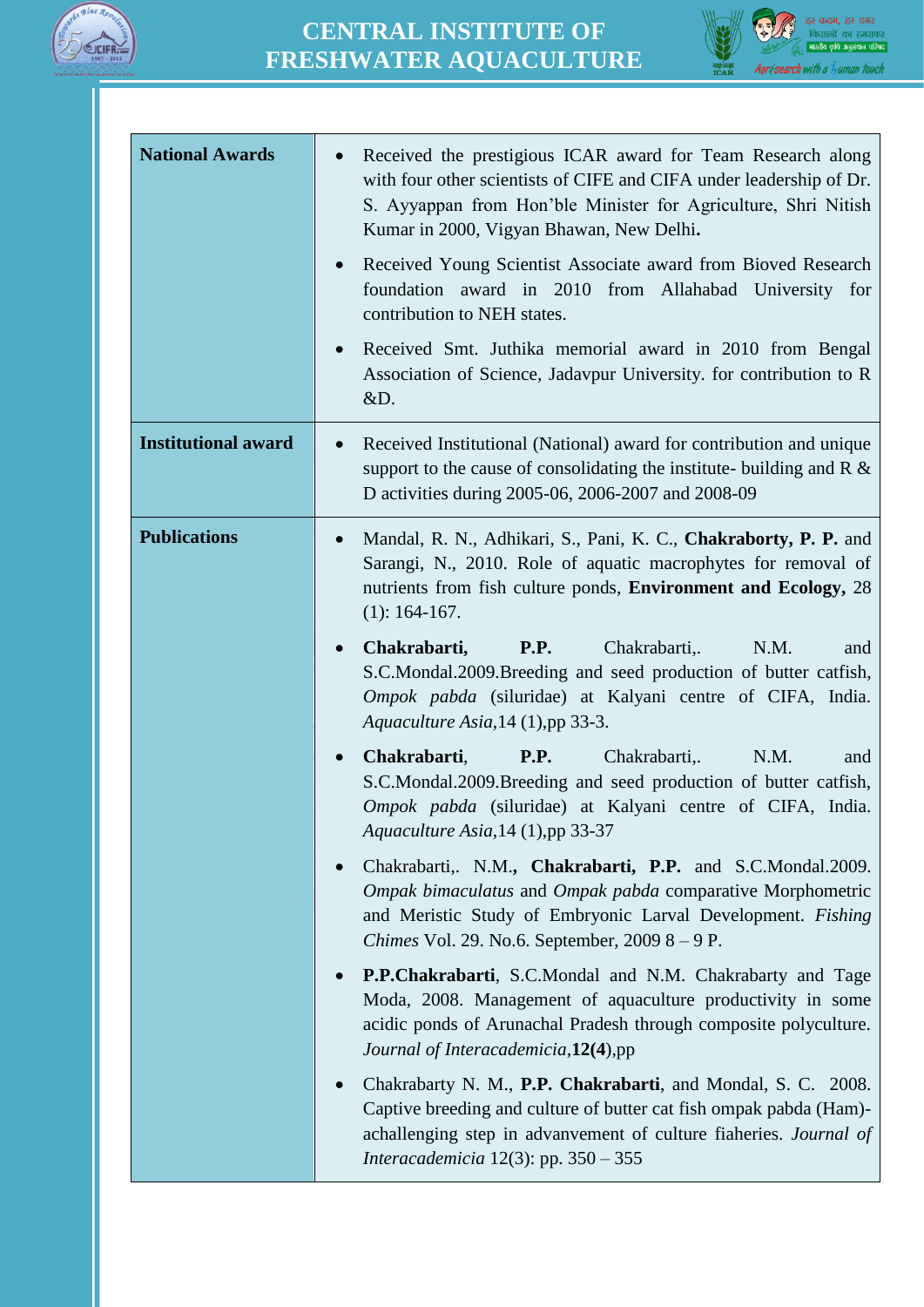



| Chakrabarty, N.M., P.P. Chakrabarti, Mondal, S.C and<br>S.Sarangi.2008 Embryonic development of Pabda (Ompak pabda)<br>with notes on its farming Fishing Chimes. Vol 28. No. 1, 68 -<br>70 P                                                                                                     |
|--------------------------------------------------------------------------------------------------------------------------------------------------------------------------------------------------------------------------------------------------------------------------------------------------|
| Dasgupta, M. ,Chakrabarty, N. M., P. P. Chakrabarti,. and S.C.<br>$\bullet$<br>Mondal. 2008. Breeding and farming of mud Eel (Monopterus<br><i>cuchia</i> ). Fishing Chimes. Vol 28. No. 1, 55 - 59 P                                                                                            |
| Chakrabarty N. M., Mondal, S. C. and P.P. Chakrabarti, 2007.<br>$\bullet$<br>Captive breeding, early life history and rearing and rearing of<br>hatchling of <i>Ompak pabda</i> (Ham). Environment and Ecology<br>$Vol.25(1): 58 - 61 P.$                                                        |
| Chakrabarti, N. .M , Das, N.K, Chakrabarti , P.P.and<br>$\bullet$<br>S.C.Mondal.2006, Integrated Fish Culture With Piggery in Different<br>districts Of Meghalaya- an enterprising approach for Economic<br>Benefit of Tribal community. J.Indian soc.Coastal agric.res., 24<br>$(2), 278 - 281$ |
| Sangma, C.T., Chakrabarty, N.M., P.P. Chakrabarti and S C<br>$\bullet$<br>Mondal.2007. Composite carp culture- CIFA-assisted projects in<br>Meghalaya—Boon to the State. Fishing Chimes. Vol 27. No. 1,92-<br>96P                                                                                |
| Chakrabarty, N.M., P.P. Chakrabarti and S C Mondal. 2007.<br>$\bullet$<br>Artificial breeding, seed production and rearing of butter fish,<br><i>Ompok pabda</i> – a significant Milestone in technology advancement.<br>Fishing Chimes. Vol 26. No. 10, 134 - 136 P                             |
| and <b>P.P.Chakrabarti.</b><br>Chakrabarti N.M<br>2005.<br>Embryonic<br>rearing of<br>development<br>and<br>larval<br>ompok<br>pabda<br>(Hamilton), J. Inland Fish. Soc. India. vol 37 (1) 71-74.                                                                                                |
| Chakrabarty, NM., P.P. Chakrabarti and S C Mondal, 2006.<br>Mass seed production of pabda and their farming- A challenging<br>step for sustainable utilisation of this vulnerable fish species.<br>Fishing Chimes. Vol 26. No. 1,133-135P                                                        |
| Chakrabarti,. N.M., Das, N.K., Chakrabarti, P.P.and S.C.Mondal.<br>$\bullet$<br>2006, Integrated Fish Culture With Piggery in Different districts Of<br>Meghalaya- an enterprising approach for Economic Benefit of<br>Tribal community. J.Indian soc.Coastal agric.res., 24 (2), 278-281        |
| Chakrabarty, NM., P.P. Chakrabarti, Mondal, S.C and N.K.<br>$\bullet$<br>Das. 2004. Aquaculture Development in North-Eastern India:<br>CIFA' S role. Fishing Chimes Vol 24 No. 1:114-116p.                                                                                                       |
| Bhowmik, M. L., Chakrabarti, P. P., Manna N. K.<br>and<br>$\bullet$                                                                                                                                                                                                                              |